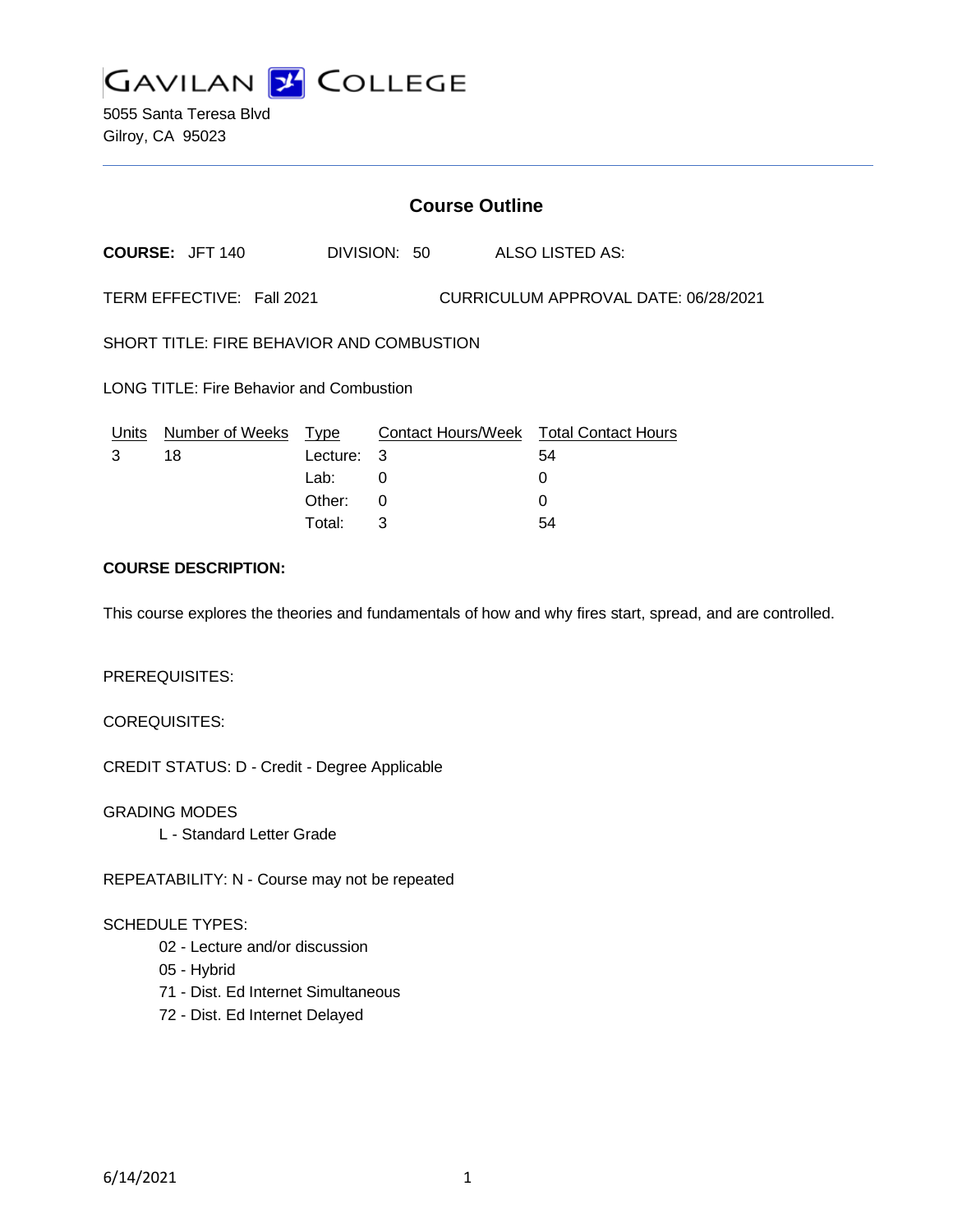### **STUDENT LEARNING OUTCOMES:**

By the end of this course, a student should:

- 1. Identify the fundamental theories of fire behavior and combustion.
- 2. Define the basic terms and concepts associated with the chemistry and dynamics of fire.

### **CONTENT, STUDENT PERFORMANCE OBJECTIVES, OUT-OF-CLASS ASSIGNMENTS**

Curriculum Approval Date: 06/28/2021

- Introduction 2 hours
- A. Matter and Energy
- B. The Atom and its Parts
- C. Chemical Symbols
- D. Molecules
- E. Energy and Work
- F. Forms of Energy
- G. Transformation of Energy
- H. Laws of Energy
- II. Units of Measurements -2 hours
- A. International (SI) Systems of Measurement
- B. English Units of Measurement
- III. Chemical Reactions 4 hours
- A. Physical States of Matter
- B. Compounds and Mixtures
- C. Solutions and Solvents
- D. Process of Reactions
- IV. Fire and the Physical World 8 hours
- A. Characteristics of Fire
- B. Characteristics of Solids
- C. Characteristics of Liquids
- D. Characteristics of Gases
- V. Heat and its Effects 4 hours
- A. Production and Measurement of Heat
- B. Different Kinds of Heat
- VI. Properties of Solid Materials 4 hours
- A. Common Combustible Solids
- B. Plastic and Polymers
- C. Combustible Metals
- D. Combustible Dust
- VII. Common Flammable Liquids and Gases 4 hours
- A. General Properties of Gases
- B. The Gas Laws
- C. Classification of Gases
- D. Compressed Gases
- VIII. Fire Behavior 12 hours
- A. Stages of Fire
- B. Fire Phenomena
- 1. Flashover
- 2. Backdraft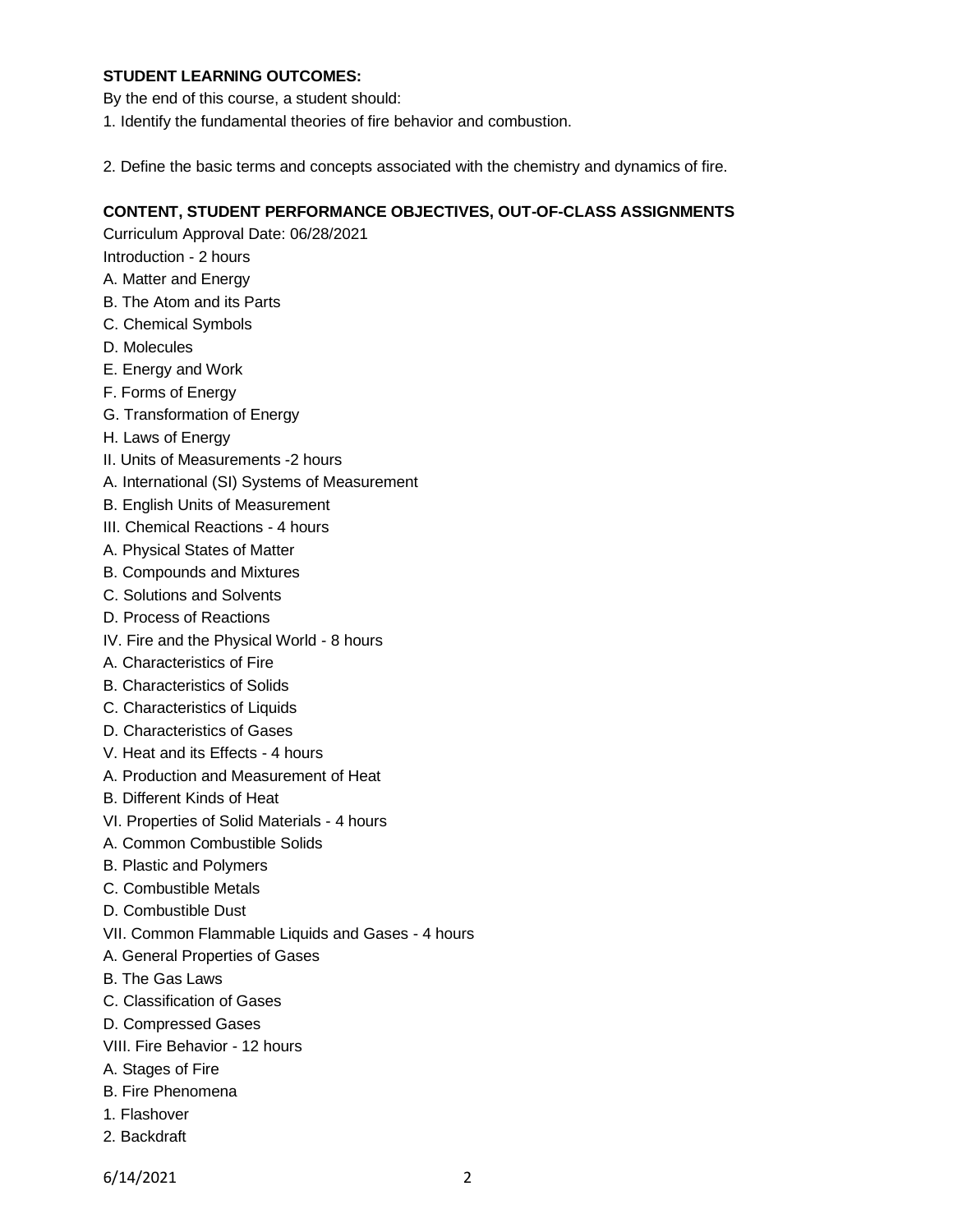- 3. Rollover
- 4. Flameover
- C. Fire Plumes
- IX. Fire Extinguishment -8 hours
- A. The Combustion Process
- B. The Character of Flame
- C. Fire Extinguishment
- X. Extinguishing Agents 4 hours
- A. Water
- B. Foams and Wetting Agents
- C. Inert Gas Extinguishing Agents
- D. Halogenated Extinguishing Agents
- E. Dry Chemical Extinguishing Agents
- F. Dry Powder Extinguishing Agents
- XI. Hazards by Classification Types 2 hours
- A. Hazards of Explosives
- B. Hazards of Compressed and Liquefied Gases
- C. Hazards of Flammable and Combustible Liquids
- D. Hazards of Flammable Solids
- E. Hazards of Oxidizing Agents
- F. Hazards of Poisons
- G. Hazards of Radioactive Substances
- H. Hazards of Corrosives

## **METHODS OF INSTRUCTION:**

Lecture and written reports, utilizing web conferencing tools and the College provided LMS.

# **OUT OF CLASS ASSIGNMENTS:**

Required Outside Hours: 54 Assignment Description: Written assignment regarding the physical and chemical properties of fire. Required Outside Hours: 54 Assignment Description: Reading assignments from textbook and instructor handouts

# **METHODS OF EVALUATION:**

Writing assignments Percent of total grade: 30.00 % Written Homework Assignments Objective examinations Percent of total grade: 70.00 % Quizzes, Exam